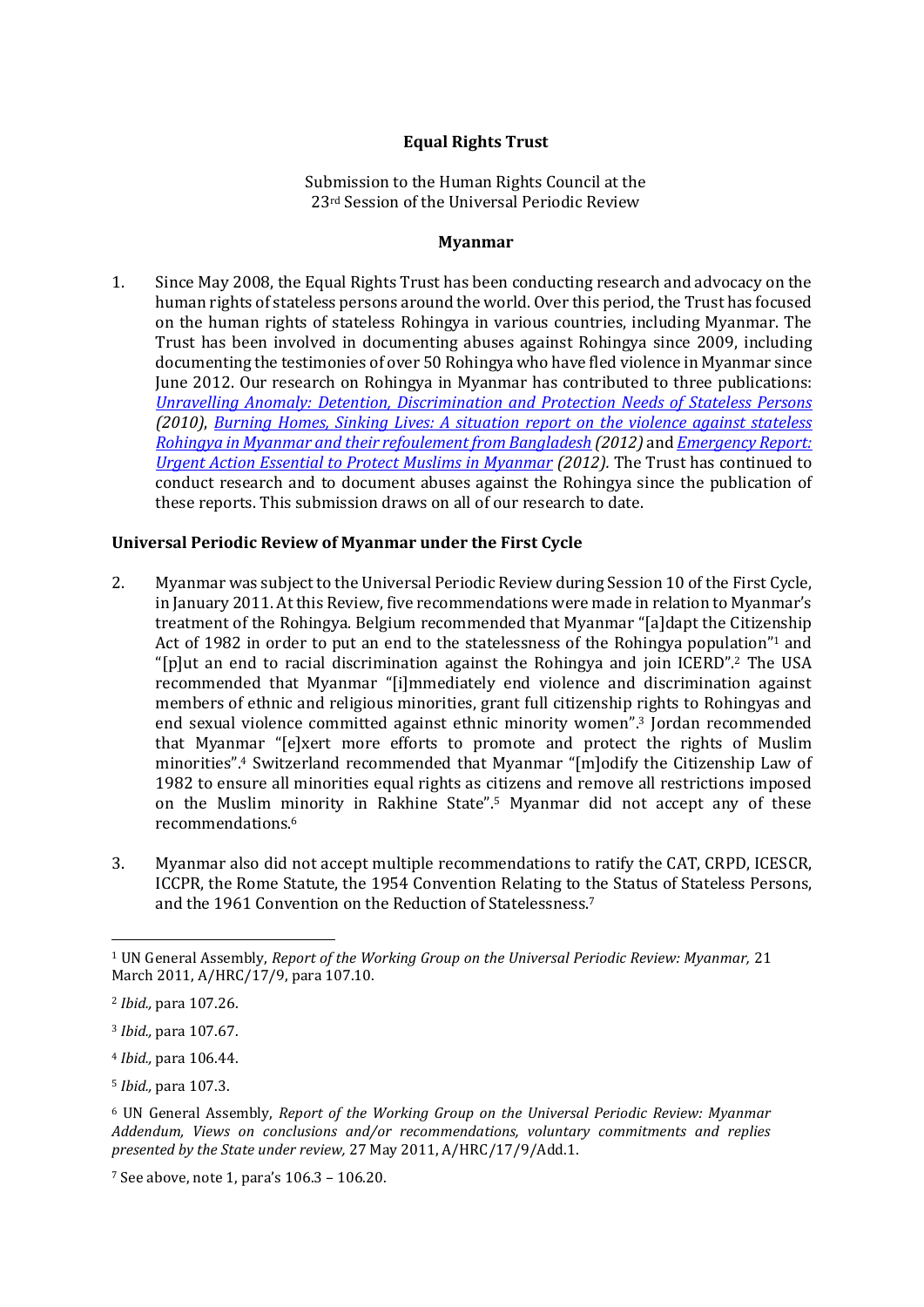4. As this Submission elaborates, the discriminatory treatment and persecution of the Rohingya has increased in the past four years, bringing into stark focus Myanmar's refusal to accept relevant recommendations by states.

# **The Rohingya – a History of Discrimination and Persecution**

- 5. The Rohingya are an ethno-religious minority group from the Rakhine region, which today is encompassed within the borders of Myanmar and is adjacent to Bangladesh. There is an estimated population of 1-1.5 million Rohingya residing in Rakhine State. Much of the population is concentrated in the three townships of North Rakhine State – Maungdaw, Buthidaung and Rathedaung – where the Rohingya are in the majority. Other smaller minority communities of Rohingya are scattered throughout Rakhine State. To a large extent, Rohingya have been contained in Rakhine State, through successive government policies restricting freedom of movement. However, small numbers of Rohingya have settled in Yangon, the capital of Myanmar, and other places in the country.
- 6. For many decades, the Rohingya in Myanmar have faced acute ethno-religious discrimination, amounting to persecution, and resulting in a steady outflow of Rohingya refugees from the country. This submission focuses on the key patterns of discrimination and the most significant concerns with regard to the human rights protection of stateless Rohingya in Myanmar, including: nationality and identity; forced displacement and segregation; and the right to family life.

## **The International Law Obligations of Myanmar**

7. The obligations of Myanmar towards Rohingya women and children are entrenched in the Convention on the Elimination of all forms of Discrimination against Women (CEDAW) and the Convention on the Rights of the Child (CRC) respectively, which have both been ratified by Myanmar. Myanmar has not ratified any of the other principal human rights treaties. However, Myanmar is a Member of the United Nations and is thus obligated by the Charter of the United Nations to promote "universal respect for, and observance of, human rights and fundamental freedoms for all without distinction as to race, sex, language, or religion". The human rights and fundamental freedoms referred to in Article 55(c) of the UN Charter are specified in the Universal Declaration of Human Rights (UDHR). Many of the human rights entrenched in the UDHR are also recognised as principles of customary international law and are therefore universally applicable.

## **Nationality, Statelessness and Identity**

- 8. The majority of Rohingya in Myanmar today have been deprived of their nationality and are stateless. The arbitrary deprivation of their nationality and the erosion of their legal rights has occurred alongside the denial of their ethnic identity and history in the Rakhine region. In 1962, Myanmar fell under military rule, which was to last 49 years. During this period, the process of stripping the Rohingya of their identity and rights began. This process continues in the present day.
- 9. The military regime under General Ne Win promulgated the 1982 Burma Citizenship Law depriving the Rohingya of the right to citizenship. Entitlement to citizenship in Myanmar is primarily through membership of the state-defined national races/ethnicities or *Tai Yin Tha.* Prior to 1982, the categories of *Tai Yin Tha* were broadly defined and open-ended. After the 1982 law, a closed list of 135 national races/ethnicities was published and the Rohingya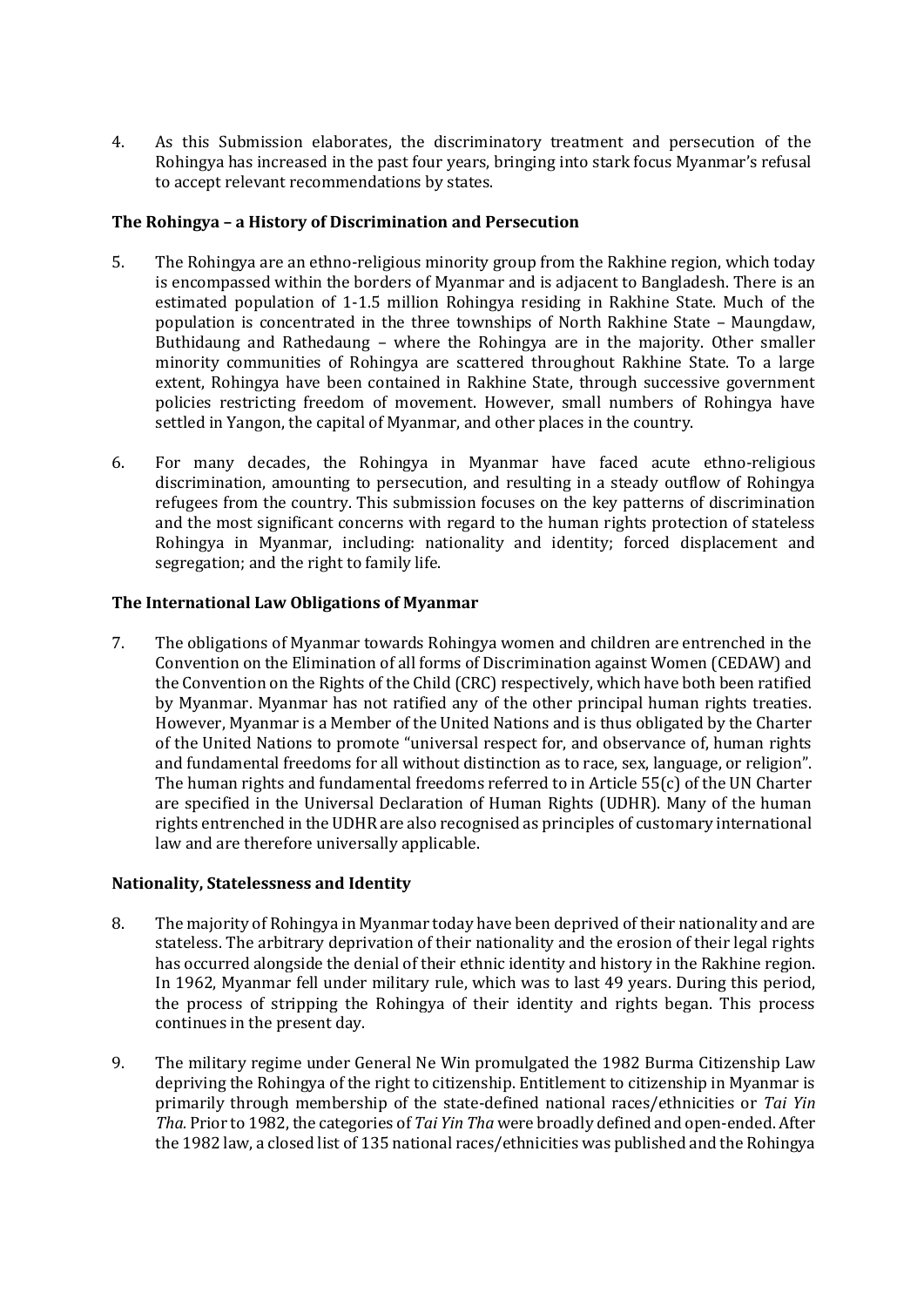(and some other minority groups, including persons of Indian and Chinese origin) were excluded. Thus they did not acquire citizenship automatically and by right.<sup>8</sup>

- 10. It should be noted that under section 6 of the 1982 Law, persons who were already citizens at the time the law came into force would continue to be so. Furthermore, the law also provided for "Associate" and "Naturalised" citizenship, the former being for those whose citizenship applications were being processed at the time the 1982 Law was promulgated and the latter being non-citizens who can establish that they and their predecessors lived in the country prior to independence.<sup>9</sup> Thus, all Rohingya whose families lived in Myanmar from the colonial period should have been able to continue to enjoy or to acquire Myanmar nationality either under section 6 of the Act, or as naturalised or associate citizens. However, while most Rohingya would be able to trace their ancestry at least to the colonial period, the lack of adequate documentation – including as a result of previous mass exoduses and discriminatory and arbitrary decision-making by officials – mean that the vast majority of Rohingya have not been recognised as citizens. Most significantly, during a nationwide citizenship scrutiny exercise in 1989, Rohingya who submitted their National Registration Cards (NRC)<sup>10</sup> to the authorities with the hope of receiving new Citizenship Scrutiny Cards (CSC), were denied the new CSCs; their old NRCs were not returned.<sup>11</sup>
- 11. The period since the 2010 election has seen the further erosion of the Rohingya's rights. Whilst a large number of Rohingya are stateless, the Rohingya have continued to exercise some citizenship rights – as holders of Temporary 'white' identity cards – including through participation in the 2008 Constitutional Referendum and 2010 elections. However, a declaration by President Thein Sein that all white cards will expire on 31 March 2015<sup>12</sup> will render the Rohingya unable to vote at the 2015 referendum or general elections or to stand for election in 2015, indicating the further erosion of their rights since the political reforms of 2010.
- 12. Closely linked to the nationality rights of the Rohingya is the question of their identity. The term 'Rohingya' is rejected by Myanmar, which refers to this community as 'Bengali' instead. The refusal of Myanmar to allow Rohingya to self-identify has further compounded the nationality problem. Despite the UN receiving assurances to the contrary, the Rohingya were not allowed to self-identify in national census in 2014. <sup>13</sup> This resulted in outbreaks of violence and the vast majority of Rohingya not being recorded in the census. The right to self-identify is a well-established principle under international law.<sup>14</sup> The denial of this right to the Rohingya has the added impact of legitimising the arbitrary deprivation of their nationality under the 1982 Law.

**<sup>.</sup>** <sup>8</sup> Equal Rights Trust, *Equal Only in Name: The Human Rights of Stateless Rohingya in Malaysia,* 2014, p. 9.

<sup>9</sup> *Burma Citizenship Law*, 15 October 1982, Ch. III (Associate Citizenship) and Ch. IV (Naturalised Citizenship).

<sup>10</sup> NRCs were issued under the Residents of Myanmar Registration Act, 1949.

<sup>11</sup> See above, note 8, p. 8.

<sup>12</sup> Oren Samet, "The Explosive Politics of Voting Rights in Myanmar", *The Diplomat,* 04 March 2015.

<sup>13</sup> The Guardian, "Burma census is not counting Rohingya Muslims says UN Agency"*,* 2 April 2014.

<sup>14</sup> See for example, the statement of UN Special Rapporteur on the Situation of Human Rights in Myanmar, 26 July 2014, in which she stated that "the rights of minorities to self-identify on the basis of their national, ethnic, religious and linguistic characteristics is related to the obligations of States to ensure non-discrimination against individuals and groups, which is a central principle of international human rights law".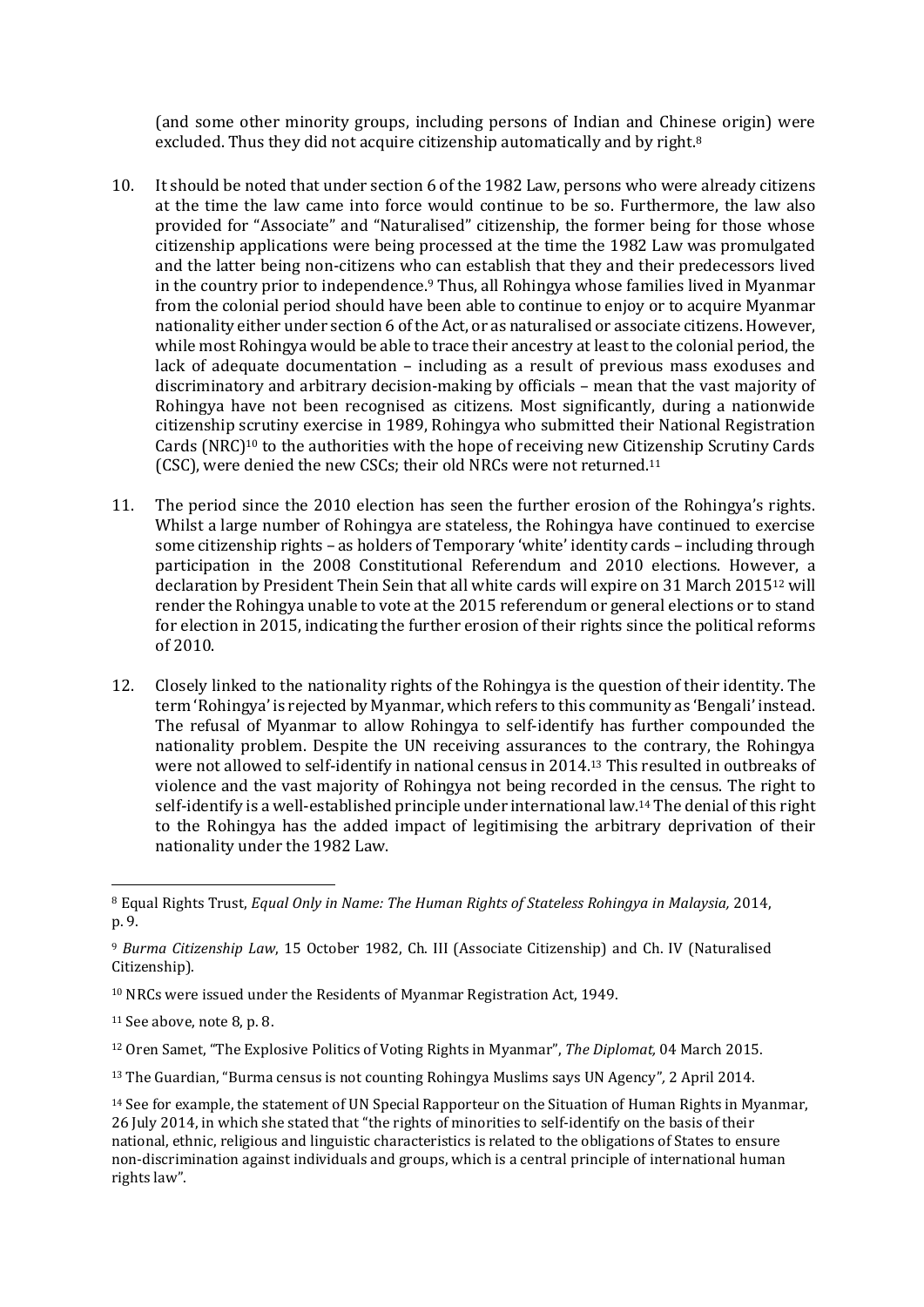## **Forced Displacement, Segregation and Humanitarian Crisis since June 2012**

- 13. In June and October 2012 ethnic violence broke out in Rakhine State, with the Rohingya bearing the brunt. The Equal Rights Trust's report *Burning Homes, Sinking Lives* provided evidence that the military were complicit in and participated in attacks on the Rohingya. This finding was substantiated by later reports from Human Rights Watch and other human rights organisations. As a result of the violence, tens of thousands of Rohingya fled to different parts of Rakhine State or across international boundaries, seeking refuge in Bangladesh, Malaysia and elsewhere. By the end of 2012, an estimated 140,000 Rohingya who had fled violence, lost their homes or been forcibly relocated by the military were contained in closed camps in Rakhine State.<sup>15</sup>
- 14. Additionally, there has been an increase in the forced migration of Rohingya out of Myanmar, mostly on boats heading for Southeast Asia and beyond. The exact numbers of Rohingya who have undertaken this journey since 2012 are not known, but it is estimated that from June 2011 to May 2012 approximately 9,000 people travelled in this way; from June 2012 to May 2013, this number is believed to have risen to over 31,000 and it is estimated that between June 2013 and May 2014, at least 54,000 have undertaken the journey. Between June 2012 and May 2014, as many as 2,000 Rohingya are believed to have gone missing at sea.<sup>16</sup>
- 15. Since 2012, grave concerns have been raised regarding the desperate humanitarian situation for Rohingya and Muslim communities in Myanmar, both within IDP (internally displaced person) camps and in their home communities. Conditions in the camps have been described as "dire", with severe restrictions on access to food, adequate shelter, clean water, health care and protection.<sup>17</sup> International agencies providing humanitarian assistance to Rohingya have had their efforts hampered by threats and violence against them by local populations, and by restrictions being placed on their activities by the Myanmar government and local authorities. Since 2012, under the state of emergency, restrictions of movement and population control similar to or even worse than those in North Rakhine State have been imposed on other Rohingya populations. The scale, extent and intent behind the escalation in human rights violations targeted at the Rohingya, their widespread and systematic nature, the role played by state actors and the impact it has had on the population, amount to prima facie evidence of violations of international criminal law, which should be addressed through relevant international frameworks.<sup>18</sup>
- 16. Efforts to provide aid for the affected Rohingya populations were severely hampered by protests and outbreaks of localised violence by the local Rakhine communities against Rohingya and NGO workers providing aid to Rohingya populations. Central and local government policies restricted access of humanitarian agencies to Rohingya populations, including the expulsion of Medicins sans Frontieres from Rakhine State in 2014.
- 17. In 2015, over 10% of the Rohingya population in Rakhine State remain detained in IDP camps in Rakhine State in a situation described by the UN Special Rapporteur on the

1

<sup>15</sup> See above, note 8, p. 12.

<sup>16</sup> *Ibid.*

<sup>17</sup> UN OCHA, *Humanitarian Bulletin, Myanmar*, November 2012,

<sup>18</sup> Equal Rights Trust, *Burning Homes, Sinking Lives,* July 2012.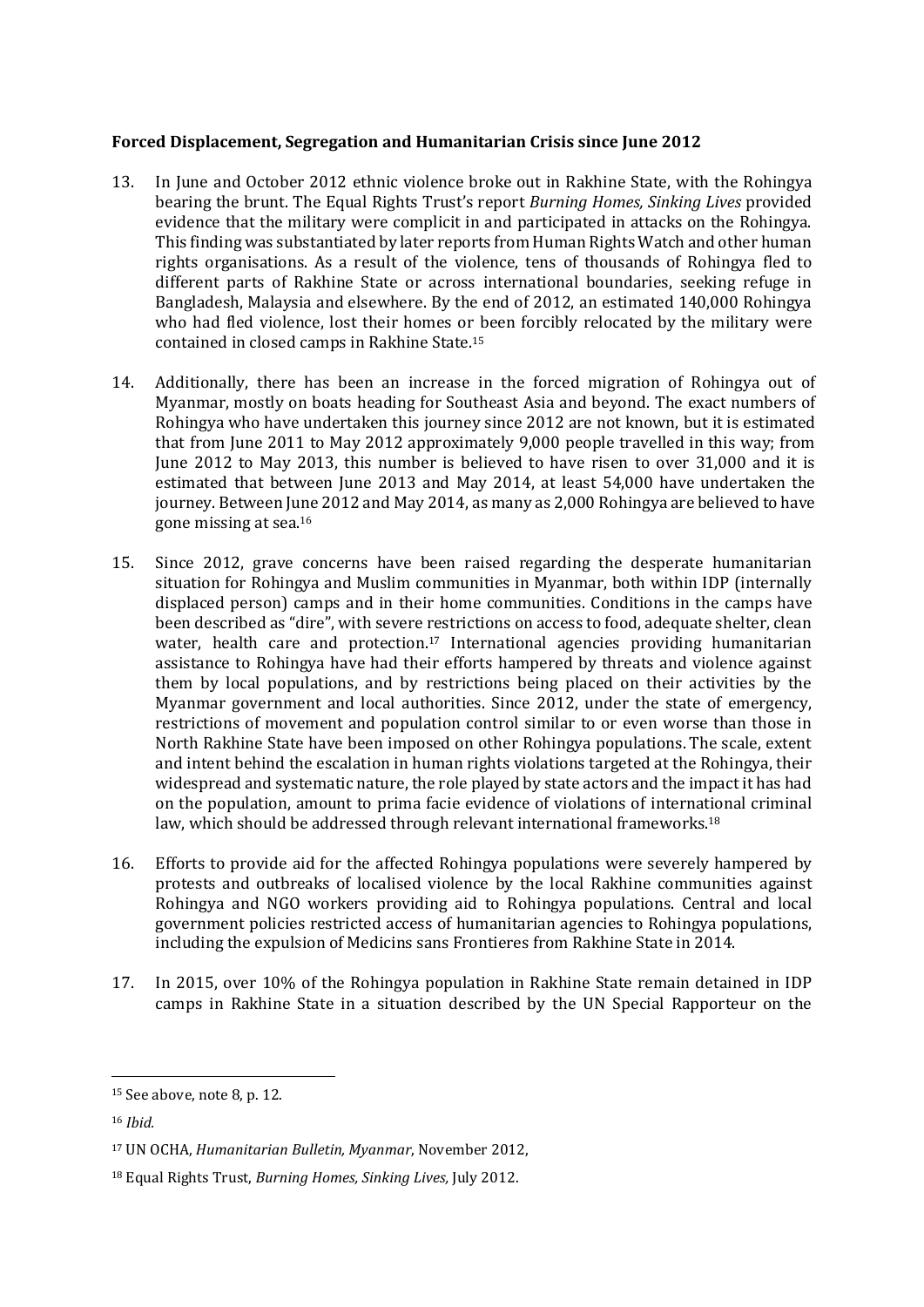Situation of Human Rights in Myanmar as segregation. <sup>19</sup> They are left without access to their land, livelihoods or vital services, with their rights severely curtailed, including their freedom of movement. The UN Special Rapporteur described health care in the IDP camps as "abysmal" and access to education as "highly limited".<sup>20</sup> The prolonged segregation of Rohingya populations in the IDP camps and in Northern Rakhine State increases intercommunal tensions and results in further discrimination and persecution of Rohingya minorities. Following the onset of violence in 2012, President Thein Sein called for the UN High Commissioner for Refugees to either settle the Rohingya in refugee camps or resettle them to third countries.<sup>21</sup> Further, the Rakhine Action Plan aims to extend the process of detaining non-citizens and those who do not comply with registration processes in internment camps.<sup>22</sup>

## **Right to Family Life**

- 18. Since the 1990s, Rohingya living in North Rakhine State have, through local orders, been subject to multiple discriminatory restrictions on marriages, births and movement, severely impacting on their right to family life. Marriage authorisations can take several years and require payment of excessive bribes. Families are restricted to two children per family. Cohabitation or sexual relations outside of marriage have resulted in prosecution and prison sentences of between 4 and5 years. Women who become pregnant without a marriage authorisation can resort to unsafe, illegal abortions resulting in high maternal mortality. Restrictions on marriages and birth have led to thousands of unregistered children who are unable to access basic services including health and education and are unable to apply for travel and marriage permission themselves. Additionally, these children are denied evidence to support future applications for citizenship, thus increasing the numbers of stateless persons in Rakhine State.
- 19. Following the violence of 2012, against the backdrop of political reform in Myanmar, there was increasing public support for policies and legislation that would further restrict births and prevent intermarriage between Muslims and Buddhist populations in Rakhine State and elsewhere in Myanmar. The increased hate speech against Myanmar's Muslim populations has not been curtailed. On the contrary, a package of four bills on the preservation of race and religion have been tabled for discussion in parliament which aim to control religious conversion, enforce birth spacing in particular communities and restrict marriages between Buddhist women and non-Buddhist men. The discriminatory nature of these bills raise serious concerns, and if passed, they are likely be used to discriminate against ethnic and religious minorities and against minority women.

## **Recommendations**

20. Based on ERT's continuous research into the human rights of stateless Rohingya in Myanmar over the past 6 years, and in particular, in relation to the above summary of our research findings, ERT makes the following recommendations. While the Human Rights Council has stated that "[t]he second and subsequent cycles of the review should focus on, inter alia, the implementation of the accepted recommendations and the developments of

**.** 

 $19$  Statement of the Special Rapporteur on the Situation of Human Rights in Myanmar, 16 January 2015.

<sup>20</sup> *Ibid*.

<sup>21</sup> Associated Press, *UN refugee chief rejects call to resettle Rohingya,* 13 July 2012.

<sup>22</sup> Jared Ferrie, "Rights groups condemn Myanmar's Rohingya plan", Reuters, 3 October 2014.